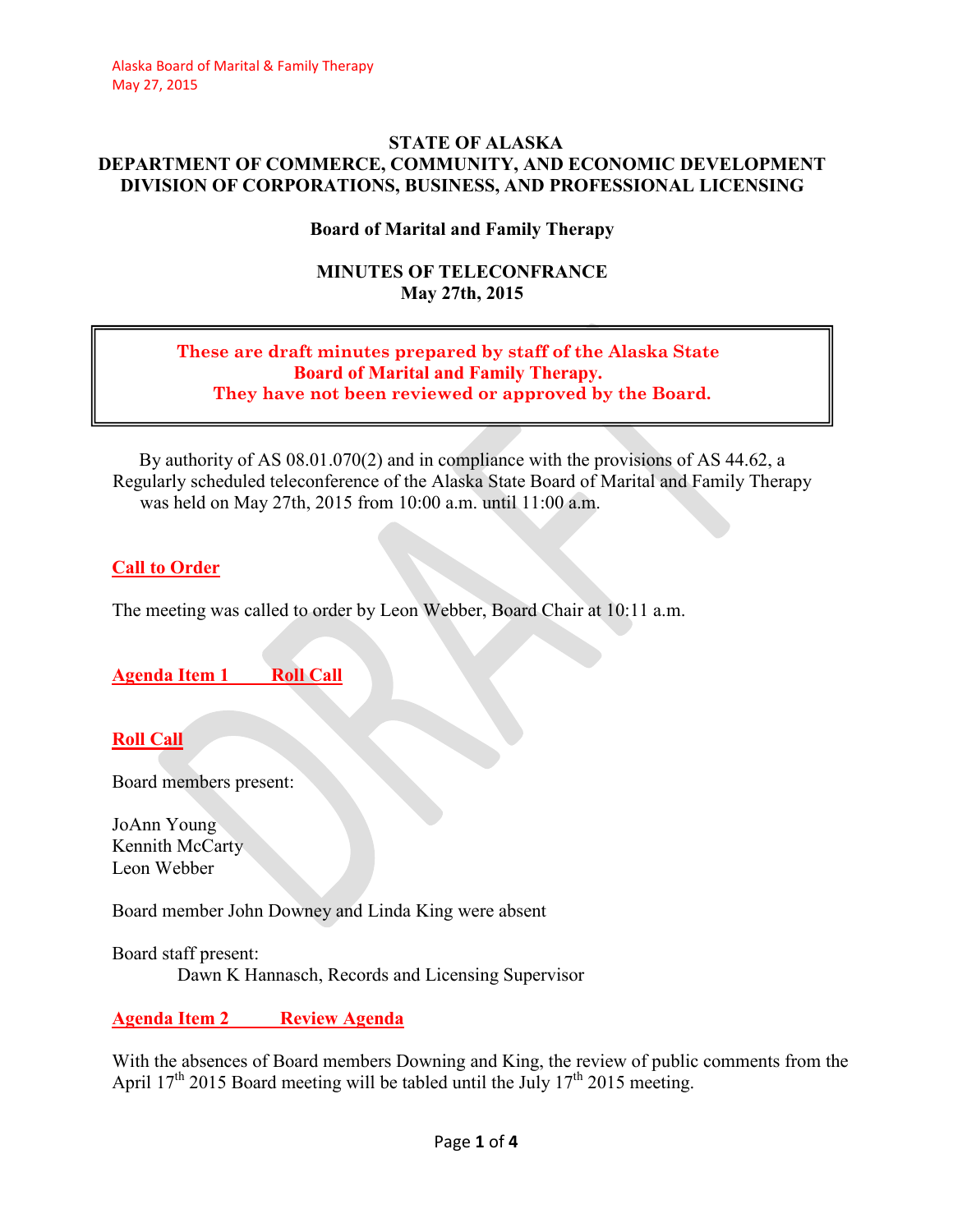Otherwise, no changes were made to the agenda

**Agenda Item 3** Administrative Businesses

• **Ethics reporting:** There were no violations to report

The Board discussed the protocol for corresponding with one another without violating ethics. The Board understands that they need to send their correspondences to the Licensing Examiner and the Licensing Examiner will forward the information to each Board member.

#### • **Review minutes from the April 17th 2015 meeting**:

Kennith McCarty's name was corrected and the wording in section 9 was corrected.

**Upon a motion duly made by Mr. Kennith McCarty, seconded by Ms. JoAnn Young, and approved by unanimous consent, it was:**

**RESOLVED to accept the meeting minutes from the April 17th 2015 meeting as amended.**

### • **Annual report:**

It was decided that Leon Webber will draft the annual report and that Dawn Hannasch will forward the draft onto members Kennith McCarty and Linda King for review. The annual report is due to the Division no later than June  $15<sup>th</sup>$ , 2015.

#### • **Confirm meeting schedule:**

The Board will meet on Friday, July 17<sup>th</sup> 2015, in Anchorage Alaska.

**Agenda Item 4 Public Comments** 

There were no public comments to report

**Agenda Item 5 Old Business**

It was decided that Leon Webber and Kennith McCarty will prepare a review of the public comments from the April 17<sup>th</sup> 2015 meeting and present their findings to the Board at the July 17<sup>th</sup> 2015 meeting.

The Board will continue to review the purposed regulations at the July  $17<sup>th</sup> 2015$  meeting.

**Agenda Item 6 New Business**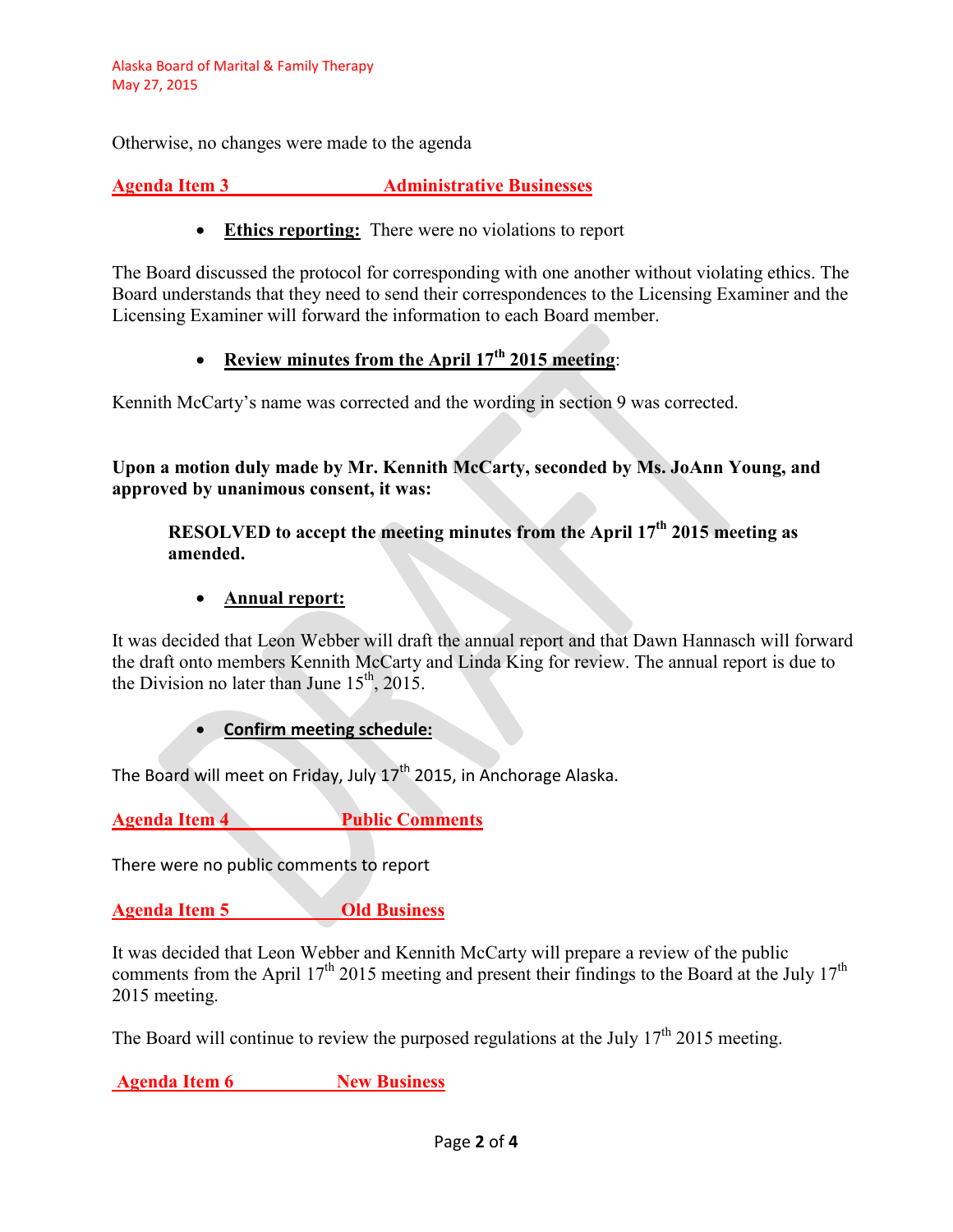The Board discussed the issue of group supervision hours being difficult for MFT-A licensees to obtain directly from Licensed MFT Supervisors. Board member Kennith McCarty reported to the Board that in states like California, the MFT-A is able to receive those hours from licensed Supervisor in another field such as Professional Counselor, Clinical Social Workers or Phycologist. Mr. McCarty encouraged the Board to look at Regulation 12 AAC 19.130:

*12 AAC 19.130. SUPERVISED EXPERIENCE. (a) The board will, in its discretion, approve the supervised experience of an applicant to satisfy the requirements of AS 08.63.100(a)(3)(B)(vi) and (C)(ii) if the supervisor* 

*(1) is approved by the board; and* 

*(2) verifies the applicant's experience on a form provided by the department. (b) Repealed 6/24/2012*.

Mr. McCarty believes that this regulation allows the Board to use its digression in matters of Supervision.

Mr. Webber disagreed and cautioned the Board to be careful with this direction, as the Board is not at liberty to approve other Supervisors nor would the Board be able to make sure that they meet the Boards criteria.

**Upon a motion duly made by Mr. Kennith McCarty, seconded by Ms. JoAnn Young, it was** 

**RESOLVED that as of May 27<sup>th</sup> 2015, the Board will allow the required 100 hours of group supervision for a MFT-A license holders to be completed with any of the following license holders recognized by the Board of Marital & Family Therapy: Licensed Professional Counselor Supervisor, Clinical Social Worker Supervisor or a Licensed Psychologist PhD.** 

**The motion passed with a vote of 2 for (Mr. Kennith McCarty & Ms. JoAnn Young) and 1 against (Mr. Leon Webber)** 

The Board will have Dawn Hannasch, Records and Licensing Supervisor draft a guideline that the Board can mail out to all MFT-A license holders and can be placed on the Board website.

## **Agenda Item 7 CE Audit/Application review**

The Board reviewed and approved all of the continuing education audit submittals.

The Board reviewed and approved the following MFT-Exam application:

### **Cunningham, Karen**